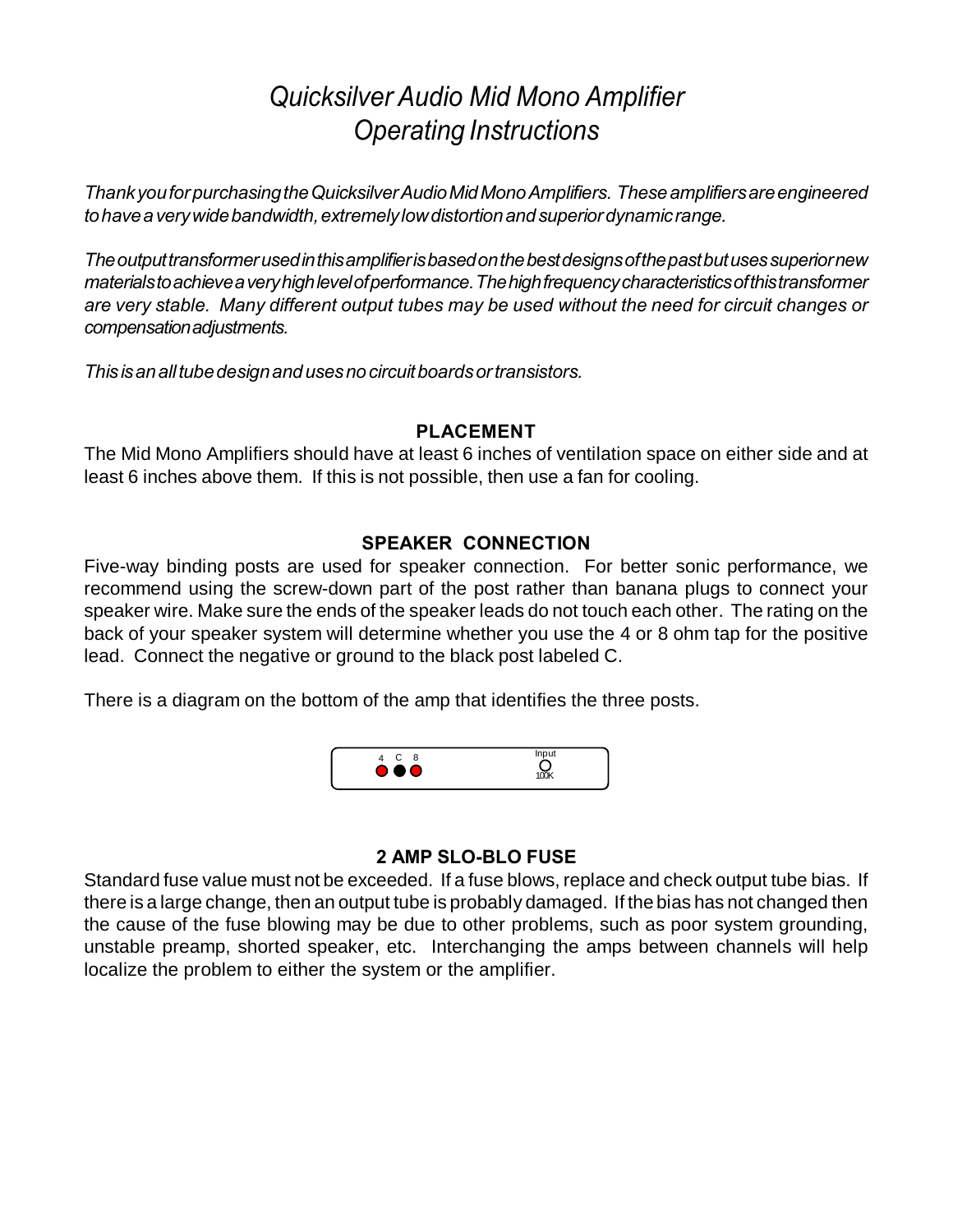#### **TUBES**

The input tubes in this amplifier were chosen for their specific performance characteristics. These tubes should last between one and two thousand hours. We can only guarantee the performance of this unit when used with input tubes supplied by Quicksilver.

Quicksilver ships the Mid Mono Amplifiers with matched EL34 tubes but many different output tubes can be used. The output tubes should be matched.

Output tubes will need to be replaced periodically. When a degradation in sound occurs, the fuse blows repeatedly, or the tubes will not hold their bias anymore it is time for new output tubes. We recommend purchasing tubes from Quicksilver Audio or your dealer and we recommend keeping extra fuses and an extra output tube on hand.

# **OUTPUT TUBE BIAS SETTING**

Output tube bias should be set immediately when new tubes are put in; then again in 15 minutes; and periodically the first few times of using the amplifiers. After that the bias should be checked monthly.

The bias controls are located between the output tubes near the power and output transformers

To adjust the bias you will need a slot-head screwdriver. Adjust by turning clockwise to increase bias; counterclockwise to decrease bias.

Insert the black lead from the multimeter into the black pin jack on the amp. Insert the red lead into one of the red jacks on the amp.The bias control that corresponds to offset of that jack is the one used to adjust the bias of one tube. The millivolt reading on the meter is actually the bias current in ma for one tube. Both tubes should be set to the same bias and 40 ma is a good starting point. Larger tubes like the KT series of tubes can run higher bias and can be set where you feel the sound is best.

Maximum bias is 50 ma for EL34s and 75 ma for the KT series tubes. The two bias controls do interact somewhat so you may need to set the bias on each tube more than once. The closer in bias the two tubes are set, the better the amp will sound.

#### **WARNING**

This device has very high internal voltages. Never operate with the bottom removed!

Never operate your amplifers with the speakers disconnected.

To prolong the life of your amplifiers, never turn them off and then on within a short period of time (45 seconds.)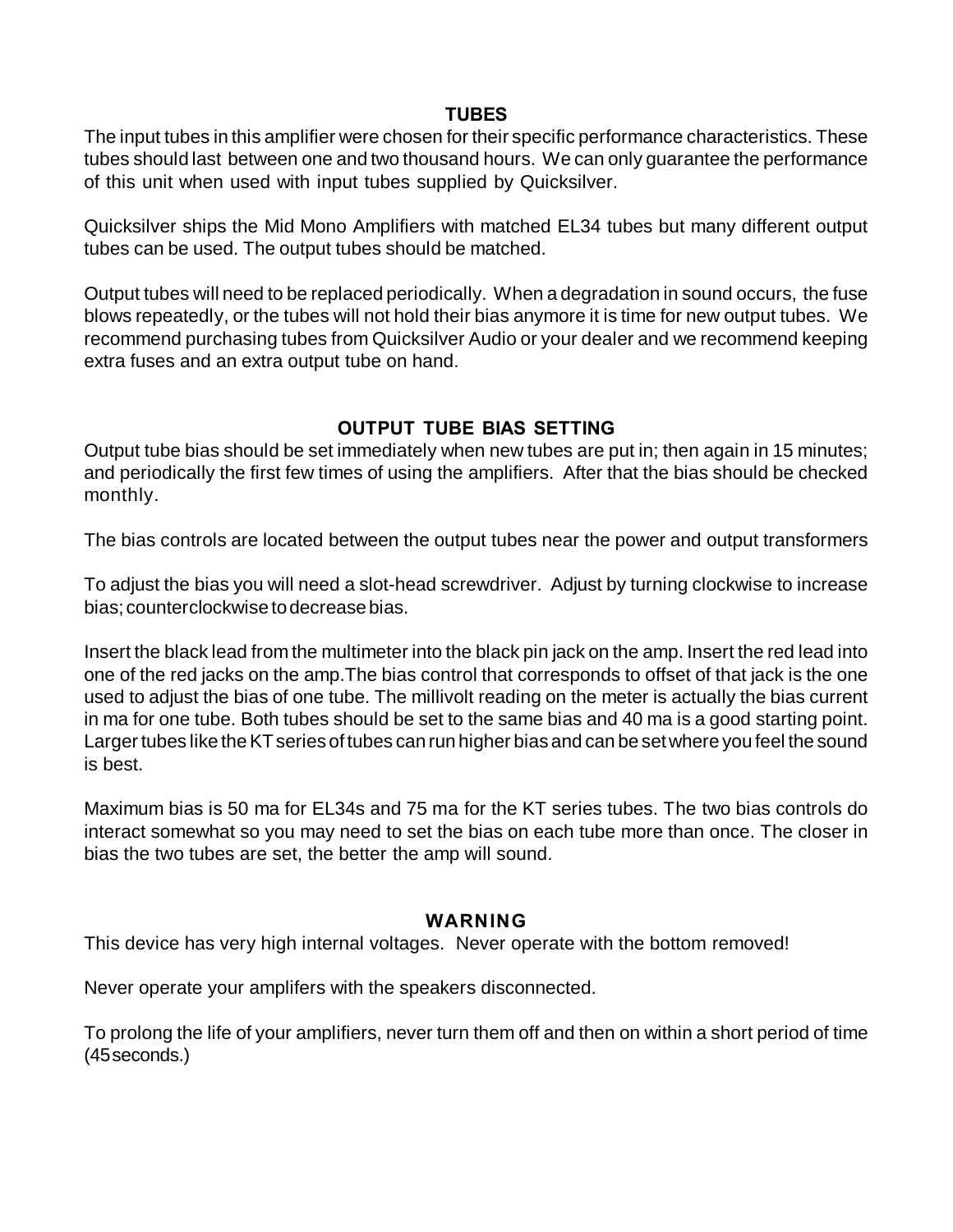MidMono Amplifier:



The following diagram is on the bottom of each amplifier:





 $\blacktriangledown$